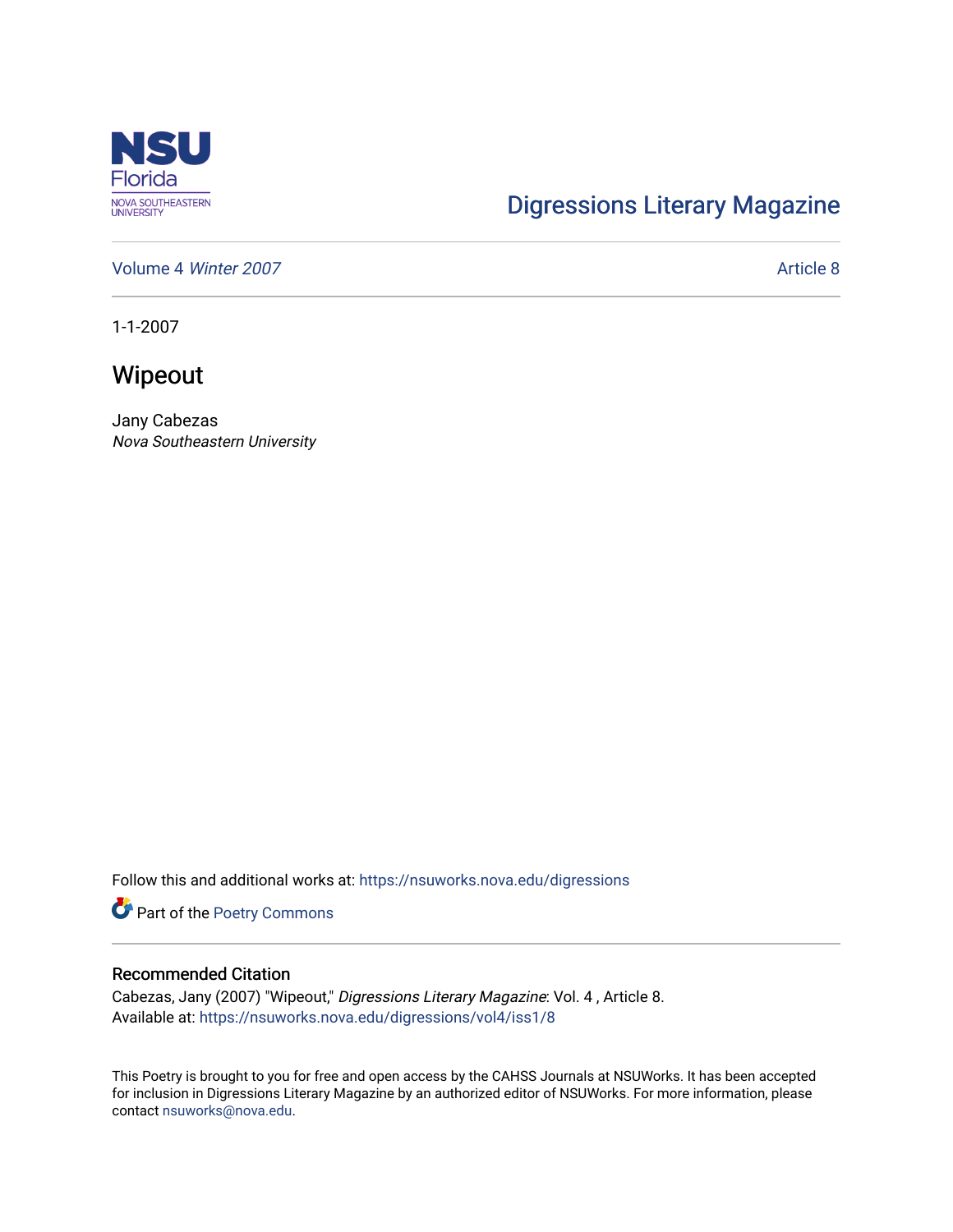## **Wipeout**

*Jany Cabezas*

I stand on a board of life trying—at best to keep myself on top, in control in complete balance but the currents are rough and the waves unpredictable. This random push and pull— Rapid forward motions is only evenly matched with equal speed simultaneously. How can one afford to fall when consequences are so harsh and rocks await bloodshed at the bottom of the sea? What can one really control when the changes of daily tides remain so unforgiving? I slip, I fall. I try to grasp the sliding surface but swift seas impede and I fall deep. Life's leg rope severs and silence overtakes as I sink into the difficulties; the *thump* of my body hits the dark oceanic floor. Air takes me back; back to where I can live. Air takes me up,